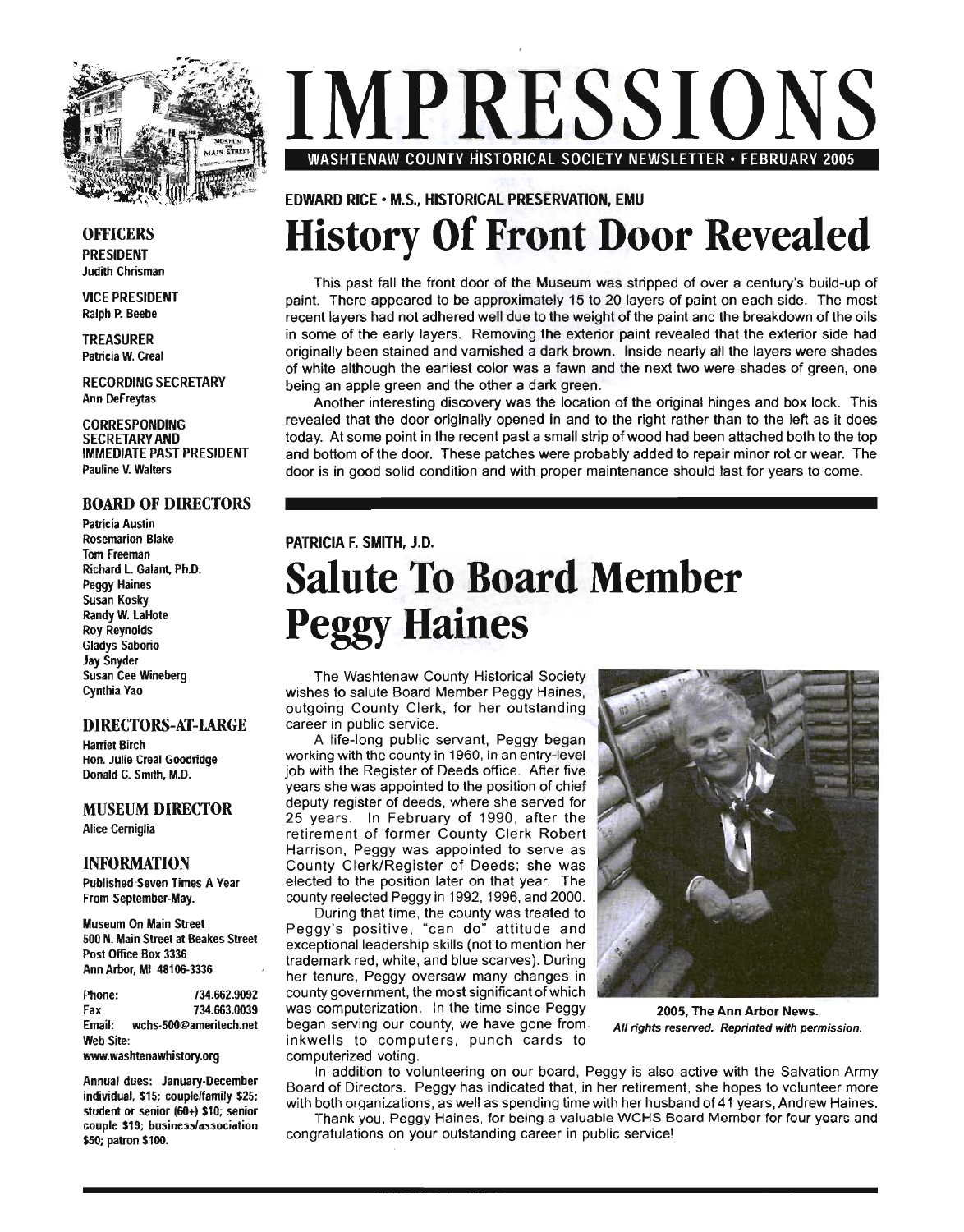### **Artrain USA - Debra Polich**



Artrain USA is America's Hometown Art Museum.

In a culturally rich community such as Ann Arbor, we take access to the arts for granted. We have so much here, its hard to imagine that others do not.

A museum on a train affords many people in cities without art museums or cultural programs the chance to have their own museum in their own backyard.

We've been traveling across the nation ever since 1971.

To date, Artrain USA has welcomed 2.93 million visitors during 750 community visits in 44 states plus the District of. Columbia.

We've been in towns as small as 300 and as large as 3 million. Our impact is greatest in the smaller towns.

In Randolph, MN, population 300, 3,000 people visited Artrain.

### **Sharing The World's Greatest Artists**

- Romare Bearden
- Alexander Calder
- Mary Cassatt
- Dale Chihuly
- Chuck Close
- Willem de Kooning
- Jim Dine
- Marcel Duchamp
- Helen Frankenthaler
- Sam Gilliam
- Red Grooms
- David Hockney
- Edward Hopper
- Roy Lichtenstein
- Henri Matisse
- Joan Miro
- Amedeo Modigliani
- Henry Moore
- Robert Motherwell
- Robert Rauschenbert
- Fredric Remington
- Norman Rockwell
- Auguste Rodin
- James Rosenquist
- George Segal
- David Smith
- Raphael Soyer
- Frank Stella
- Andy Warhol
- Emil Weddige
- J. B. Wyeth
- Andrew Wyeth



2004 - 2007 National Tour Region

We change our exhibitions every 3 to 4 years with the intention of traveling them coast to coast.

We plot the regions based on the major railroads systems.

Each year we visit about 30 cities and welcome an average of 90,000 people on board.

We spend about a week in each town.

### **Important Dates**

- 1986 Artrain moves headquarters to Ann Arbor
- 1993 Artrain moves to NEW **Center**
- 1997 Artrain takes board national
- 1999 Artrain purchases and renovates new railcars
- 1999 Artrain becomes Artrain USA

### **Railcar History**

- $\bullet$ Artrain USA's Consist - Five railcars '
- Manufactured by the Budd Company between 1946 and 1949.
- Known as "streamliners" because of their sleek appearance designed to appeal to the public in the 1940's and 50's.
- Purchased and renovated by Artrain USA in 1999
- Built in 1949 by New York Central

#### ARTX105 -- Observation Car



We boast an impressive list of artists whose works have been in an Artrain USA exhibition.

Imagine living in a rural town and having the opportunity to see original works of art by these artists:

Known as a boat-tail due to its rounded end design offering a 180 degree view of the landscape.

to members and guests of the Washtenaw County Historical Society at the NEW Center on North Main Street. Debra gave a visual presentation with PowerPoint.

On Sunday Novemeber 21st Debra Polich, Director of the Artrain USA, spoke

Georgia O'Keefe Claes Oldenburg Pablo Picasso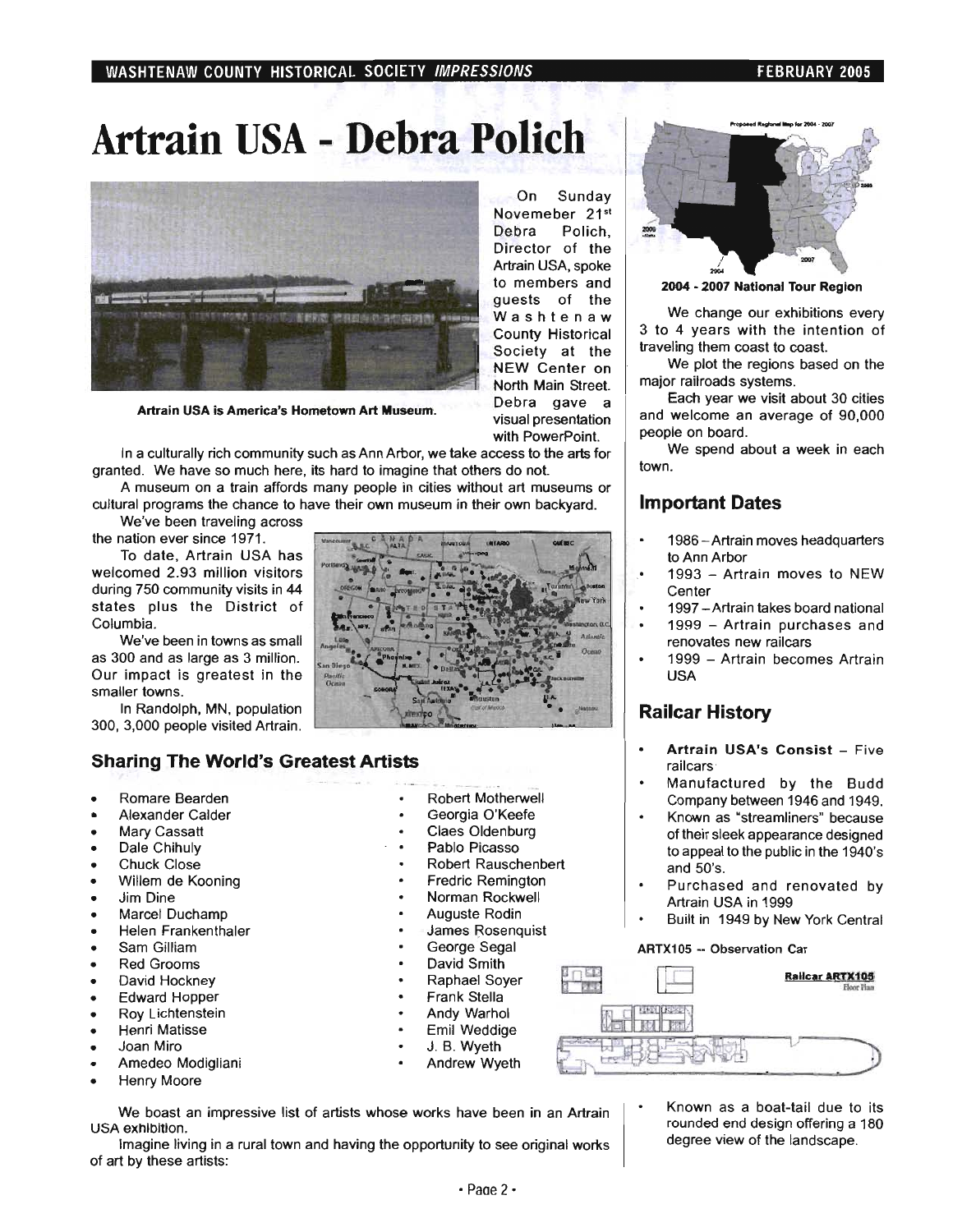### WASHTENAW COUNTY HISTORICAL SOCIETY IMPRESSIONS FEBRUARY 2005

- 1960 sold to Kansas City Southern  $\bullet$ on Southern Belle lunch car added
- In 1970, sold for use as a restaurant in Baton Rouge, Louisiana.
- 1987. The National Railroad Historical Society, New Orleans Chapter bought the car in 1987.
- Restoration 2005 Save America's Treasures \$149,000 Matching Grant - \$35,000 to go.



### **ARTX101 Baggage Dormitory**

- Built in 1947 for the New York Central railroad (NYC) as Baggage Dormitory #8976.
- Originally housed the crews on the NYC's most famous passenger trains including the 20th Century Limited.
- 1964 1968 assigned as a dormitory for track maintenance crews.
- Last owned by the New Orleans Chapter of the National Railroad Society

### **ARTX 102 & 103- Twin Cars**

- Built in 1946 by Pennsylvania Railroad as Kitchen Dormitory 4621 and Table Car 4618.
- Traveled with the Pennsylvania Railroad's premier train the Broadway Limited.
	- two cars allowed more passengers to be served at one time and provided a larger kitchen area and a small dormitory for the crew.
	- Raymond Lowey designed the interiors. He also designed the Lucky Strike cigarettes logo, the Studebaker Avanti and the interior of the Concorde.

1971 - 1978 used as Amtrak Passenger Cars

ARTX 104 is converted to an Artists' Studio and gift shop.

Visitors can watch artists at work. We have artists that travel with us and we

invite local artists to demonstrate while we are in their town.

### **Artrain USA's Exhibitions**

- Change every three to four years
- 13 Exhibitions covering varied subjects
	- Must be conducive to the train environment
	- Lenders include
	- Smithsonian Institution  $\bullet$
	- $\ddot{\phantom{a}}$ Detroit Institute of the Arts
	- $\overline{a}$ Metropolitan Museum of Art
	- .. Heard Museum
	- MOMA  $\ddot{\phantom{a}}$

### **Artrain USA People**

- 21 Member Board of **Directors**
- 15 Member Staff
- Local Community Host and Committees
- Volunteers Guides & Artists







### **Artrain USA Builds Communities**

- We bring people & organizations together
	- .. Arts organizations
	- **Educators**  $\ddot{\phantom{a}}$
	- .. Businesses
	- .. **Schools**
	- .. Government
	- Service clubs

### **Artrain USA Is A Catalyst**

- ·What ifs?" become realities
	- Arts organizations created
	- Depot renovations

Continued on page 4.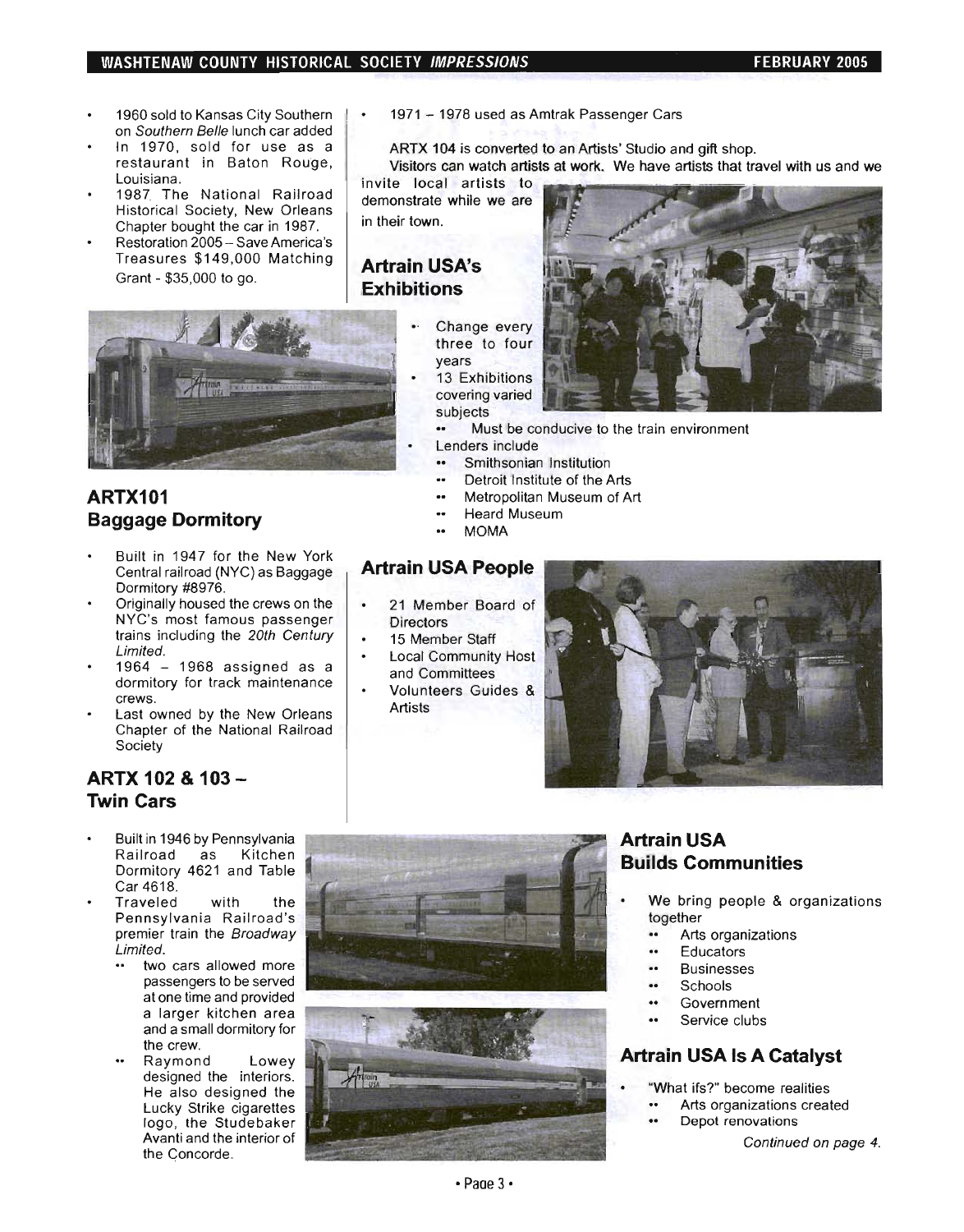### **Artrain USA**

### Continued from page 3.

- $\ddot{\phantom{a}}$ Art education programs started
	- Parks being created
	- $\ddot{\phantom{a}}$ Economic impact
	- Creating an we can do it  $\ddot{\phantom{a}}$

### **A Week In The Life Of Artrain USA**

- Wednesday  $\bullet$ 
	- Arrive and set up
	- Guide training
	- Evening reception
	- Thursday & Friday
	- School and group tours
	- Saturday & Sunday
		- General Public
		- \*\* Sunday Evening tear down
- Monday & Tuesday
	- \* Travel & rest

Communities often use this event to thank volunteers or raise much needed funds.









Two days during Artrain USA's visit are reserved for educational tours.



Students are prepared for their tours by working in the classroom with an advance education curriculum provided to their teachers prior to the visit.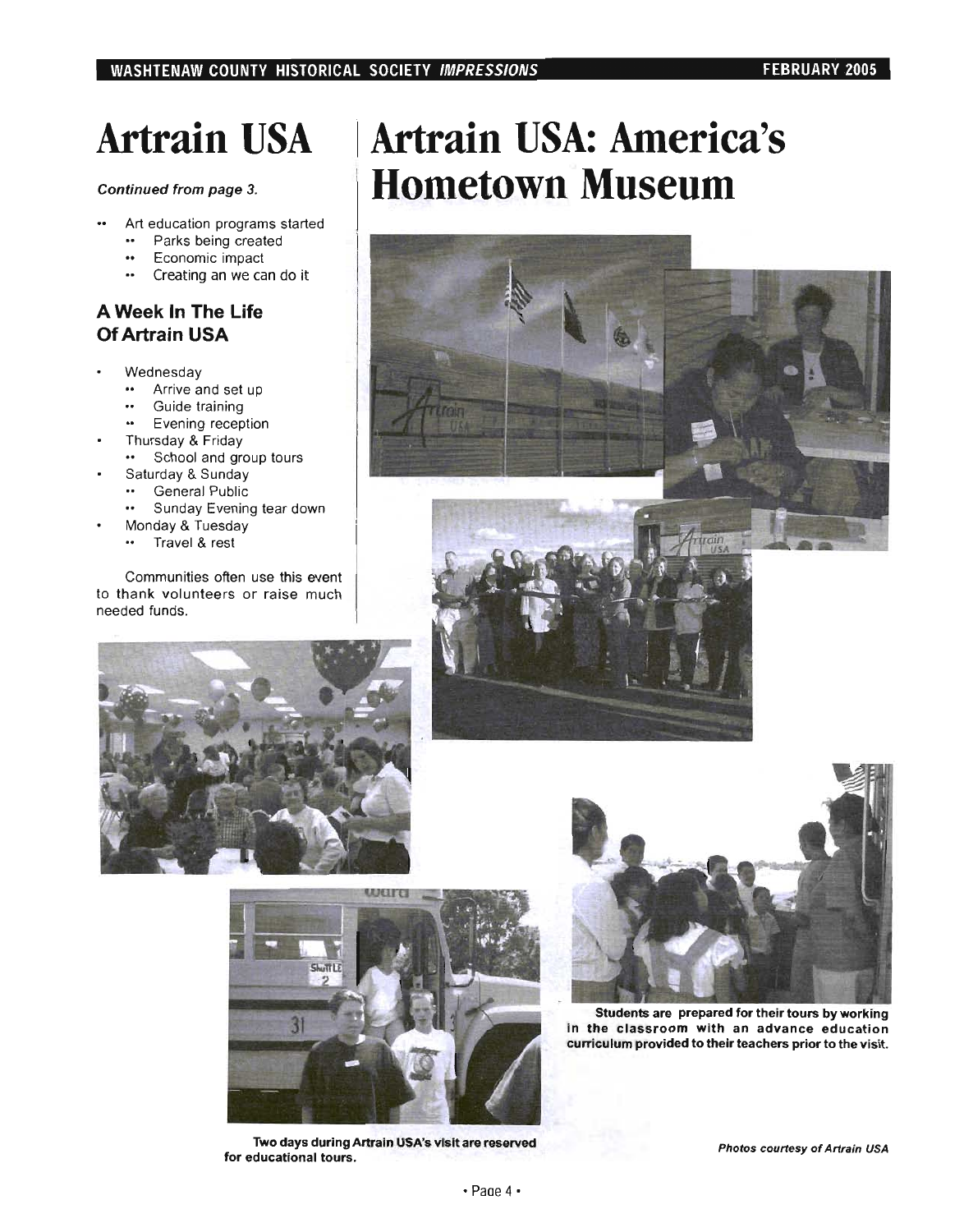### AMY ROSENBERG • A PIECE OF THE PAST I I I JUDY CHRISMAN **Conservation Of Tools I President's**

This is the first of what I hope will be many small tastes of conservation both in the museum and at home. This first article on "Tools" corresponds with the new exhibit "Michigan Territory-Washtenaw County", which will run March 2, - June 5, 2005. The exhibit will not only focus on tools, but also cover what early settler's could expect in the newly accessible land of the Northwest Territory.

A tool is made of metal pieces or metal and a handle, usually made of wood. Specific references, examples of tools, their age or other information can be found on the WEB at www.davistownmuseum.org or www.tooltimer.com.

You can tell if part of the tool is iron if it adheres to a magnet. If it does not, it is another metal, or another material. The working part of the tool is either cast or left has a tree branch for a handle, the forged metal. When it is cast, the metal has been melted and poured into a mold.



Two-tined pitchforks. The one on the one on the right is lathe turned wood.

When forged, a piece of metal, usually iron, is heated in a fire to the correct temperature, taken out and hammered (forged) into the correct form It is then cooled quickly in a bucket of water. In either case, the iron is then finished by smoothing, polishing and oiling.

The wood part can be a bit more difficult to pin down. Oak or another hard wood is usually used. But sometimes you have to examine a piece of the wood with the help of a microscope to determine the source wood.

On the other hand, you can tell easily how the handle has been made. It may have been tumed on a lathe, hand formed, or not formed at all and just attached in its natural form. Look at the handle or your tool. If it has tool marks and it is not round, it is then hand formed. If it has a depression at the end where the lathe went and the handle looks circular, it is lathe tumed. Look at the joining of the tool and the handle, there is a collar and perhaps some nails. You can usually tell if these are machine or hand made nails by looking at them. By looking at the same characteristics as the tool's metal, they were either forged or cast.

Next, look at the tool with an eye of a detective. Was this tool used a lot or a little? Look at the handle and at the working part. Is it worn? Is it smooth or nicked? What can you say about it?

To clean this object, you should remember that it is old, and for that reason, do not over clean it. You can dust it with a fine duster or brush, but you should not clean any part of it with anything stronger than that brush. If it is rusty, you can brush the rust off with fine steel wool, and then oil it. You should not use rust remover because it is too strong for an old tool and it is also toxic for humans.

You cannot tell who made it, who used it or if it was used a lot or a little by its shape or form. For that history you must rely on the owner of the object. So if you can you should write something about it or get someone to say something and record it. If the piece is too old to have anyone talk about it, you can do some research and look it up. Look at other pieces like it in a museum or other peoples' collections.

I would happily consider any questions you may have. You can e-mail to my attention to wchs-500@ameritech.net or write to Amy Rosenberg at the Museum on Main, 500 N. Main St., Ann Arbor, MI, 48104.

# **Letter**

There have been some new improvements made to the museum building in the past few months. Bill Gainsley of Gainsley Electric updated all of the wiring in two rooms upstairs. The computers are now on separate circuits so that they do not turn off if someone inadvertently flips the light switch and our maze of extension cords is no longer necessary.

Stafford Carpentry, Inc. replaced the basement door which had rotted away at the bottom due to our drainage problem and also added a sill. At the same time he reconfigured the upper landing to divert some of the water from the roof down the driveway instead of down the stairway to the basement. We hope that these changes will prevent future flooding of the basement.

Thanks to those who have donated items recently: Ted Aprill, Jr. for the naval gear issued to him at Camp Moffat, Great Lakes Training Center in 1945; Linda Loos for a sad iron; Joann Culbertson for items from Fiegel's: John Schaupner for a copper subdivision plate; articles and family pictures of the Eberbach's; an 1896 Palladium and other items.

Thanks also to Edward and Marilyn Couture who decorated our Christmas tree and to Ann DeFreytas, Gladys Saborio and Sue Kosky who helped put up the holiday exhibit.

### **Correction**

In spite of many proof readings, the headline of the current exhibit was wrong in the last newsletter. It read Tables and Chairs' when it should have read 'Tables and Treats'. As it turns out even that was wrong. The true title of the current exhibit is 'A Taste of the Seasons.' It runs until February 20.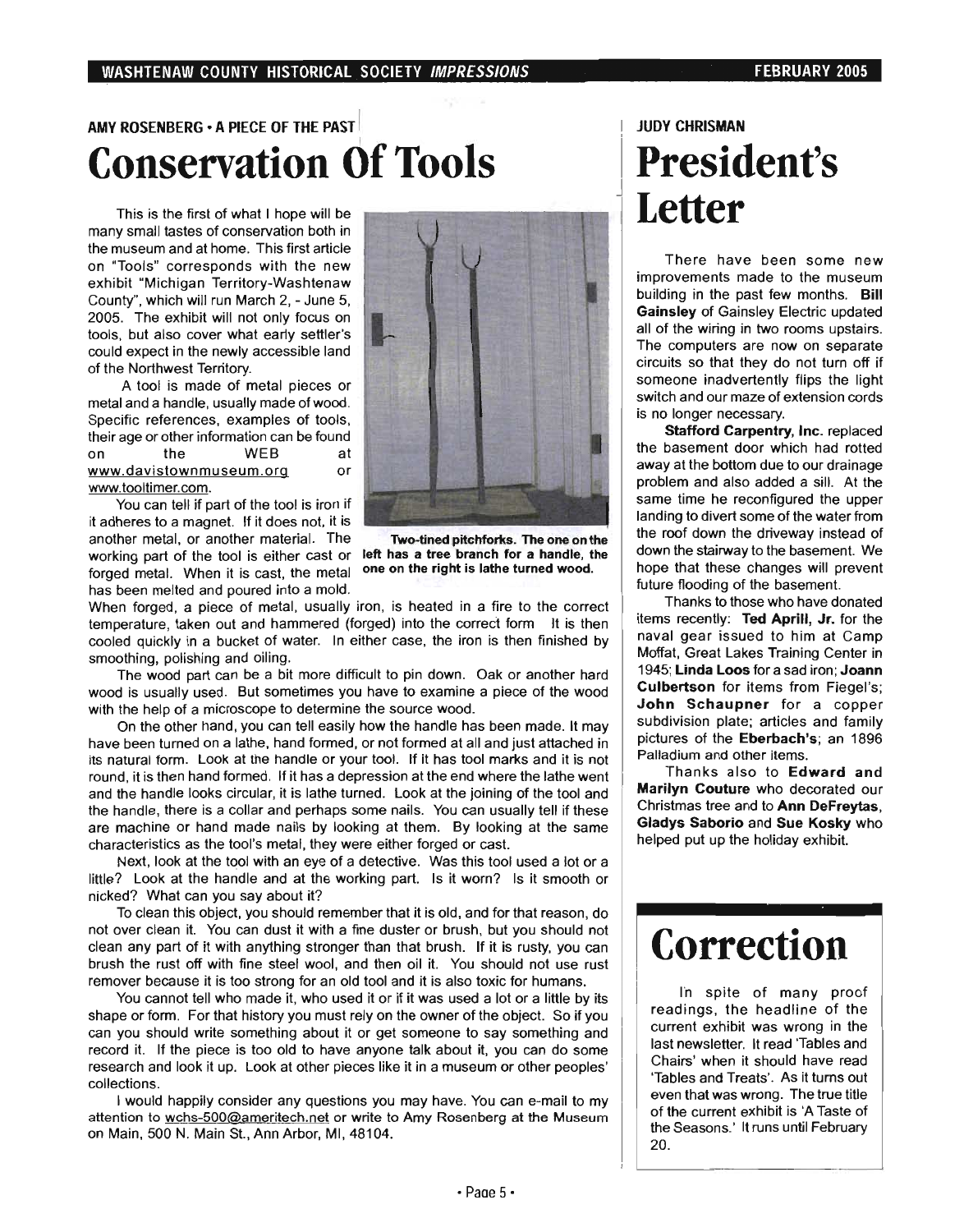### ALICE CERNIGLIA· NEXT EXHIBIT **Michigan Territory Washtenaw County**

MARCH 2 • JUNE 5, 2005. By comparison to Ohio, Indiana and Illinois, Michigan was something of a "late bloomer" among the states of the Old Northwest. With premature optimism, some Michigan citizens had convinced Congress that the area should become a territory in 1805, two hundred years ago.

With the advent of the War of 1812, Michigan found itself both a battlefield and an occupied territory. The future state emerged from the war with William Hull, the territorial governor, discredited and its primitive economy in disarray. Military outposts were scattered throughout the territory, but only Detroit, the capital, could call itself a village.

The next exhibition at the Museum will focus on Michigan Territory as seen through the development of Washtenaw County. Who were our first settlers? What did the county look like? We will tell the local story through use of our collection and plat maps.



Advertising for this map by Orange' Risdon touted the Michigan Territory as 'abounding in lands of the most fertile and healthy\_ description' and that 'the climate is particulary adapted to our eastern constitution.' Photo courtesy Clements Library.

### **We Are Grateful For Volunteers**

We thank JOHN CHRISMAN for securing the front door against the west wind - after the layers of paint were removed the door it did not fit tight. Twice the burglar alarm went off late at night and we had to come to the Museum to be sure that all was well.

Our parking lot is plowed but the city snowplows throw ice and snow onto the entrances as they clean the city streets. We thank member, DAVID FERGUSON, who stops on his way to work in the early morning and clears the clogged entrances so that we do not get stuck. David's son, DANA FERGUSON, came New Year's Day to clear the entrances and remove snow from the museum porches.

We thank the ANN ARBOR SNOW REMOVAL for donating the sweeping of the Main Street and Beakes Street sidewalks after each snow fall.

### **Announcement**

Cobblestone Farm Association Annual Meeting, Wednesday, February 16th, 7pm. Wystan Stevens, local historian, will give a talk entitled "Ticknor Burial Mysteries and Other Cobblestone Ruminations". Free-public invited, refreshments. 2781 Packard Rd. Cobblestone Barn, Upstairs. For further information call 734/ 434-4753.

### **Program Schedule 2005**

Vice president and Program Chair, Ralph Beebe, has planned interesting programs for the coming season. All programs are held the third Sunday of the month at 2:00 PM. The talks are free and open to the public. Members receive a post card prior to each talk with instructions on how to reach the lecture. Light refreshments are served.

#### SUNDAY, FEBRUARY 20 • 2:00 PM MICHIGAN THEATER "RESTORING A COMMUNITY TREASURE" 603 E. LIBERTY STREET ANN ARBOR

Russell Collins will talk about restoring the Michigan Theater.

During the business portion of the meeting, the membership will vote on the proposed WCHS Bylaw Change (see page 8 of this newsletter). All interested members are invited to attend.

### SUNDAY, MARCH 20 • 2:00 PM BENTLEY HISTORICAL LIBRARY "TOUR of LIBRARY EXPANSION" 1150 BEAL AVE

UM NORTH CAMPUS, ANN ARBOR

Director. Francis X. Blouin, will describe the work performed to expand the library

#### SUNDAY, APRIL 17 • 2:oo-PM . BROOKHAVEN MANOR RETIREMENT COMMUNITY "LOST ANN ARBOR" 401 E OAKBROOK (near Eisenhower / Briarwood Mall) ANN ARBOR

Susan Wineberg, newsletter editor emerata and current Board Member of WCHS, will talk about her newly published book, Lost Ann Arbor. Susan describes buildings that have been demolished in Ann Arbor.

#### WEDNESDAY, MAY 18 • 6:00 PM

Our Annual Meeting and Election of Officers will be a pot luck supper at a yet to be determined site.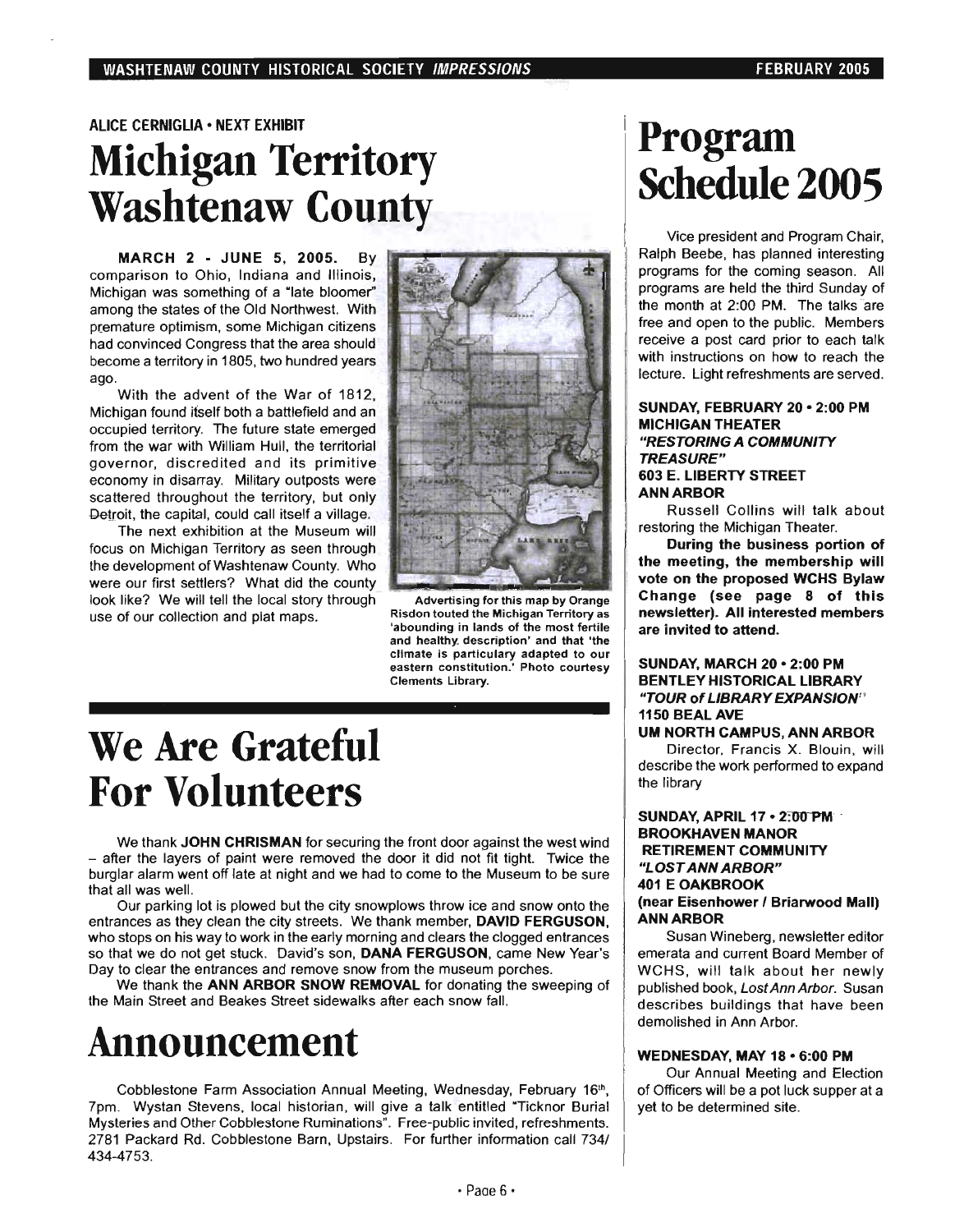

### **What Is It?**

Do you know what this 'mystery' roller is? The overall length is 7 % inches. The tapered wooden roller is 3 inches wide.

### HOLIDAY EXHIBIT **A Taste Of The Seasons**

Chocolate service setting which is part of the Bach china purchased by Philip Bach in Cincinnati in 1878 for his third wife, Anna Botsford Bach.





Table set for dinner for 10 using the Bach china service purchased by Philip Bach in Cincinnati in 1878 for his third wife, Anna Botsford Bach. The goblets are on loan from Gladys Saborio and the silverware is on loan from Donald Cleveland and Sue Kosky.

Table set with Bach silver tea and coffee service.

Photo of the current exhibit 'A Taste of the Seasons' which runs until February 20, 2005.

Photos by Judith Chrisman



INFORMATION· 734.662.9092

### **Volunteer Opportunities**

### **DOCENTS**

Spend an occasional weekend aftemoon greeting our guests. Can you spare a Saturday or Sunday aftemoon once a week, 'once a month or once every few months? If so, give us a call.

### **NEWSLETTER EDITOR**

Yes, we are still hoping a person will come forth, a volunteer, to coordinate a team that would coordinate the creation of our newsletter, Washtenaw Impressions, seven times a year. We already have two volunteers that would like to work under a leaderwould a volunteer editor please step forward?

### **ASSISTANT MEMBERSHIP CHAIR**

We are seeking a person, computer literate, who would like to learn the ins and outs of being an assistant membership chair. The Society has excellent museum-specific software which keeps track of members, donations, thank you notes and mailing labels. The work is somewhat seasonal-greatest the month after the membership letters are sent out in early January. The work must be done at the Museum.

### **HOUSEKEEPING ANGELS**

There must be a person or a team of two that really love making things neat and clean. Our Museum would welcome a team that would come in biweekly and spend a couple of hours shining up the place. We would truly appreciate these people.